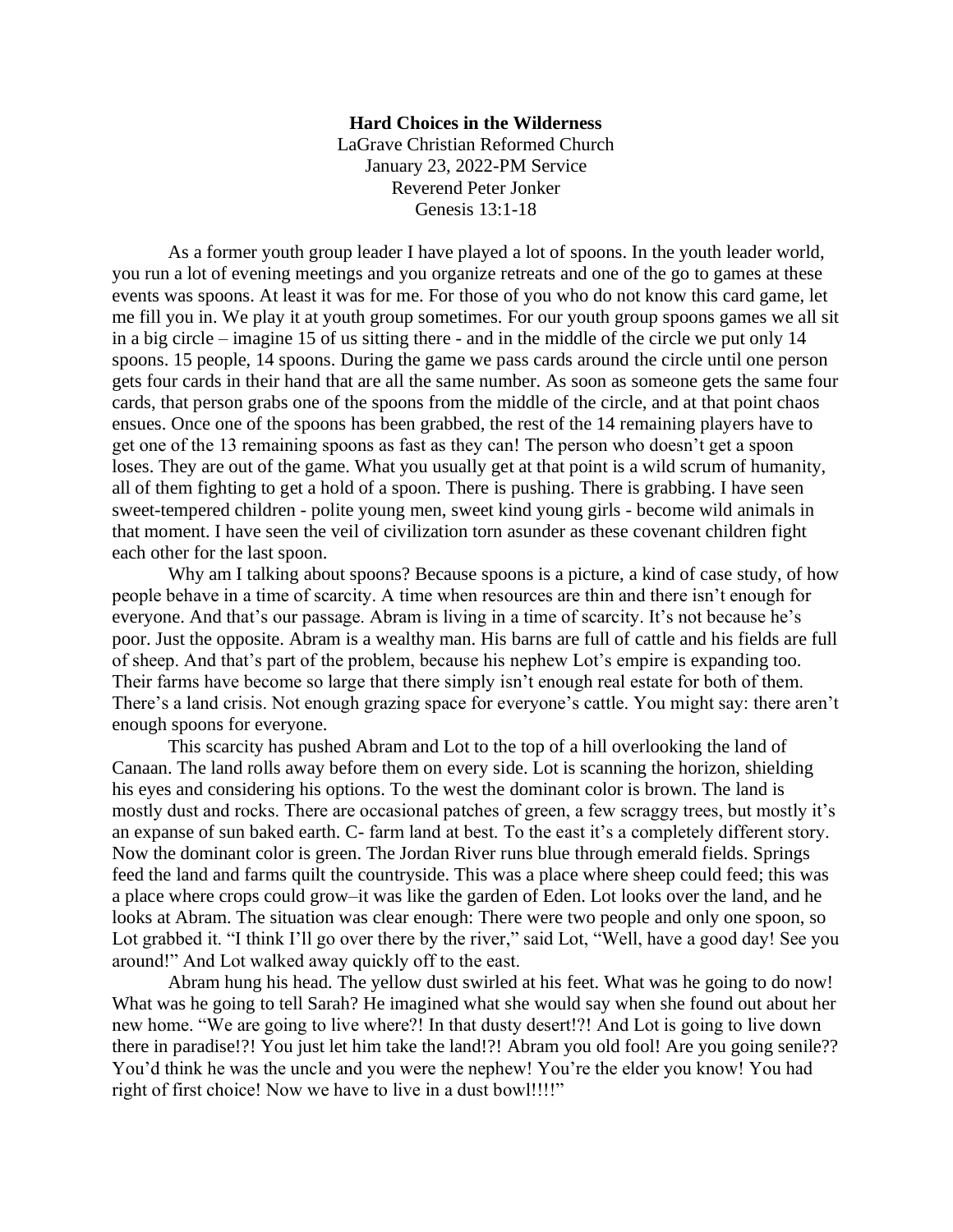Abram's behavior here is strange isn't it? Abram would be bad at spoons. He doesn't live out of fear and scarcity. Even though he's the older one, even though, by rights, his nephew should defer to him and give him the first choice, Abram defers and lets Lot choose. Lot would be really good at spoons. He does what people do in scarcity. Lot grabs. Survival is on the line. His success is at stake. He elbows custom and generosity aside, and he grabs the good land in the east. Abram's behavior is rooted in two things: It's rooted in generosity. He is willing to sacrifice part of himself for the sake of his nephew. Even though it will cost him. It's also rooted in obedience. The land he ends up in is closer to the place where the Lord led him in the first place. When he first came to this place he built an altar at Shechem and worshipped there. The land where he will now settle is closer to the place where the Lord had led him. Lot's country was greener but was further from the place of promise. In accepting the harsher country, Abram is trusting the promises of God. He is trusting God to do what he said. He's not living out of the scarcity of the moment; he's living out of the abundance of the covenant.

That's not something Abram always did. Just one chapter ago, Abram faced a different time of scarcity, and this time he was a grabber. There was a famine in the land, but instead of staying in the land of promise, Abram grabbed the first train to Egypt and the green pastures of the Nile. When powerful Egyptian men had their eye on his wife, Abram grabbed a lie: "She is my sister!" Times were hard and food was scarce, but instead of doing what he knew was right, instead of living God's way, instead of living by God's promises, instead of trusting God, Abram bailed on the promised land and started grabbing. It ended badly. Pharaoh–Pharaoh of all people–ended up giving him a lecture about honesty and faithfulness. This time it's like he is determined to do better. He will live according to the promise. He will not be defined by the pressures, the demands, the temptations of the moment. He will live by the promise.

That's not an easy thing to do. Sometimes living out of the promises, living generously, leaves you standing on a dusty hillside with no spoon in your hand. It's always hard to do the right thing in a time of scarcity and trouble. Your marriage is difficult. It's not a walk through the park; it's a slog through the mud. It wears you down. And all around you people with similar problems to yours are bailing. All around you people are telling you to do whatever makes you happy, to follow your bliss. All around you people are moving to greener pastures. They're grabbing for a new spoon. But you stick it out because you know that that's what you're called to do. Or you've just had the amniocentesis done and it looks like your baby will have problems, significant problems. It looks like this baby will need a lifetime of care and extra attention. And all around you people are telling you that there's an easy way out. All around you there are voices pointing you toward the quick solution. But you, fearfully and tearfully, go ahead with the baby. You've never been so nervous about the future of the economy. All around you are people who are prophesying doom! Doom! Doom! Our country is headed towards disaster, scarcity is coming! It freaks you out. But at the same time, your mailbox keeps filling up with requests for help. Desperate requests from ministries and relief services, all of them opening with a line some version of, "Dear friend! The need has never been greater!" All around you see people pulling in their resources, but you keep taking out your checkbook and writing the checks, although even as you do it, you look down at your feet and wonder if you might be absolutely crazy. There are all sorts of places where living by God's promises is really hard, where it looks foolish. There are all sorts of places in life where we find ourselves standing on the hill with Abram, watching Lot walk away while the dust swirls around us.

God does not let us stand alone on that hill. Abram is standing there with his head down after giving the good land to Lot, feeling foolish and a little scared, and God comes and ministers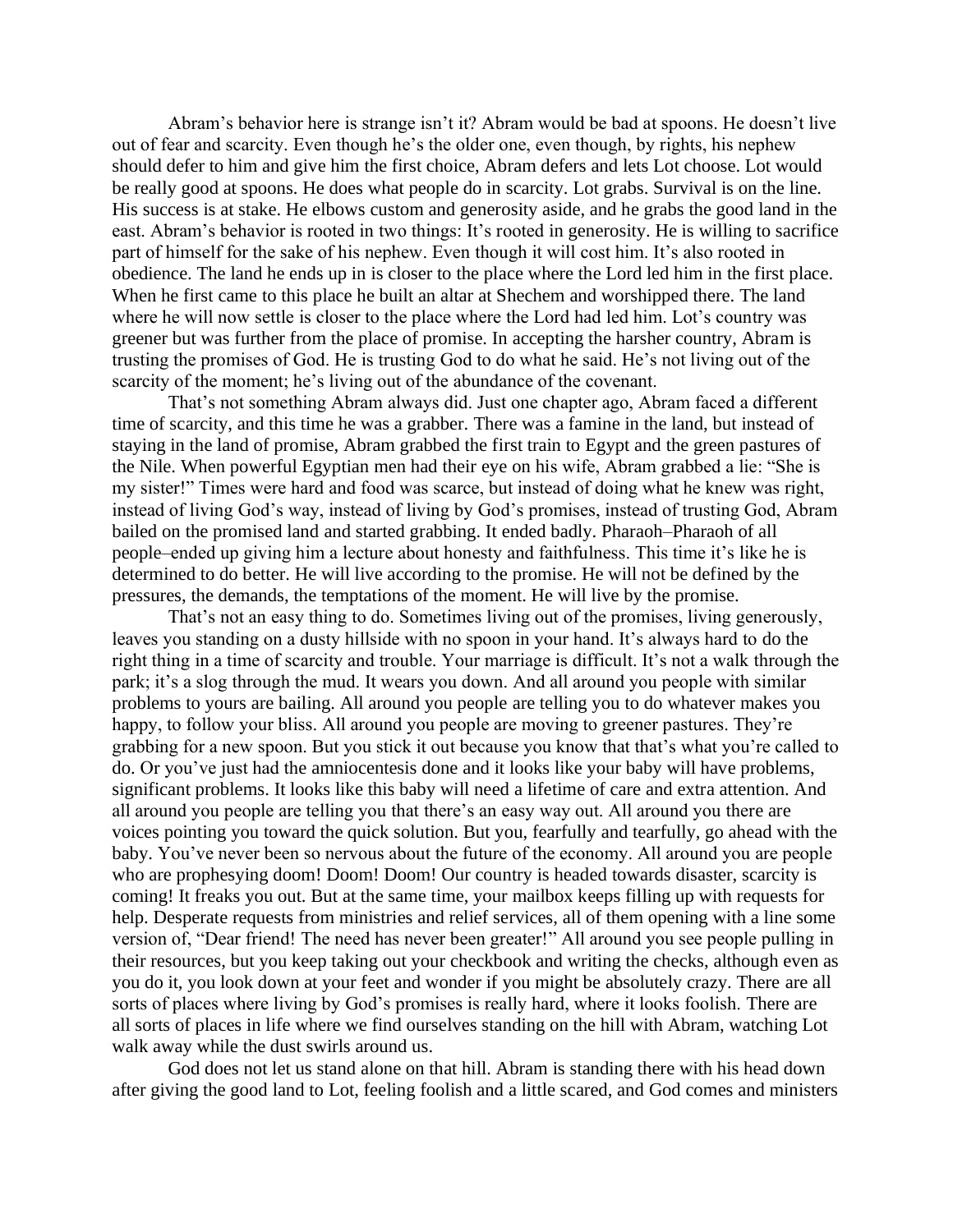to him. God shows him the green pasture of his promises. "Abram, Raise your eyes now! Lift up your head! Don't let your face be downcast. It will be okay. Lift up your head! Look at all the land around you. All this I will give to you and your offspring forever!" I know that standing here in the dust, things look bad, but view the present though the promise. This will be yours.

And God does more than encourage Abram, later God's own Son faces the same kind of choice Abram faced. Remember Chad's sermon of last week? Very early in his ministry, also in a time of scarcity, when he's in the wilderness, the Devil comes to Jesus. The devil comes to Jesus and tries to get him to grab the easy path, to put his own present needs ahead of the promise. The devil takes Jesus to a high mountain and shows him a green pasture. "All the kingdoms of the world can be yours if you just bow down and worship me!" On that high hill, Jesus has two choices. In one direction is a hard landscape. The way of the cross. There is pain in that choice, but also a victory. At the end of that road all authority on heaven and earth will belong to him. The road the devil offers seems quick and easy. "Just a little disobedience and all this can be yours." But the devil's way is not the way of the promise, and Jesus chooses the way of the promise. Doesn't that sound a little like Abram in Genesis 13? Jesus lives by the promise, not by his hunger. Not by his scarcity.

We call ourselves covenant children. We call ourselves children of the promise. It's a nice to know those promises are there, but I think the real challenge is to let that covenant really govern the way we react to things in this world. We are *really* children of the promise when we become the kind of people who, when the crisis hits, instinctively act out of the open hand of the promise instead of the fearful grab of scarcity.

I remember 30-some years ago when the movie The Last Temptation of Christ came out. Do you remember that movie? It was controversial. Jesus was portrayed as very, very human in that movie. He was portrayed as a hesitating, uncertain fellow. The movie had scene after scene of him wringing his hands, wondering if he was doing the right thing, wondering if he might not be getting it all wrong. I remember reading a review of the movie by a Jewish man who criticized the movie based on his own experience with strong Christians. "I don't like this indecisive picture of Jesus," he wrote. "My parents were protected by Christians during the war. They showed up at the house of their Christian neighbors and their neighbors said, without hesitation, without any hand wringing, 'come in. We will help you. We will hide you.' It was their instinct to live out of hope and generosity." This was a time of terrible scarcity. This choice could have cost this Christian couple their lives. But these people lived out of the promise. They lived out of that deep strength that transcends the pressures of today. They were in the deepest sense possible, children of the covenant. I know that their story is probably the exception. I know that there were lots of baptized Christians in Europe who turned their back on the Jews in those scarce times. I know that some "Christians" were so afraid during that time of scarcity that they became Nazi sympathizers–they looked after themselves, they grabbed at the spoon. But that family who rescued the Jews radiated the covenant life of Jesus

When you hear a story like that, you can't help look at your own life and wonder, 'How would I react in the same situation.' If you're like me you probably wonder, 'is the promise deeply rooted enough in me that I would instinctively respond this way, or would I make an excuse, close the door in the face of the desperate family who showed up at my door?' The truth is we all go back and forth. We oscillate between covenant generosity and fear; sometimes we grab the spoon; sometimes we open our arms; sometimes we're like Abram in chapter 12, sometimes we're like Abram in chapter 13. We're all works in progress.